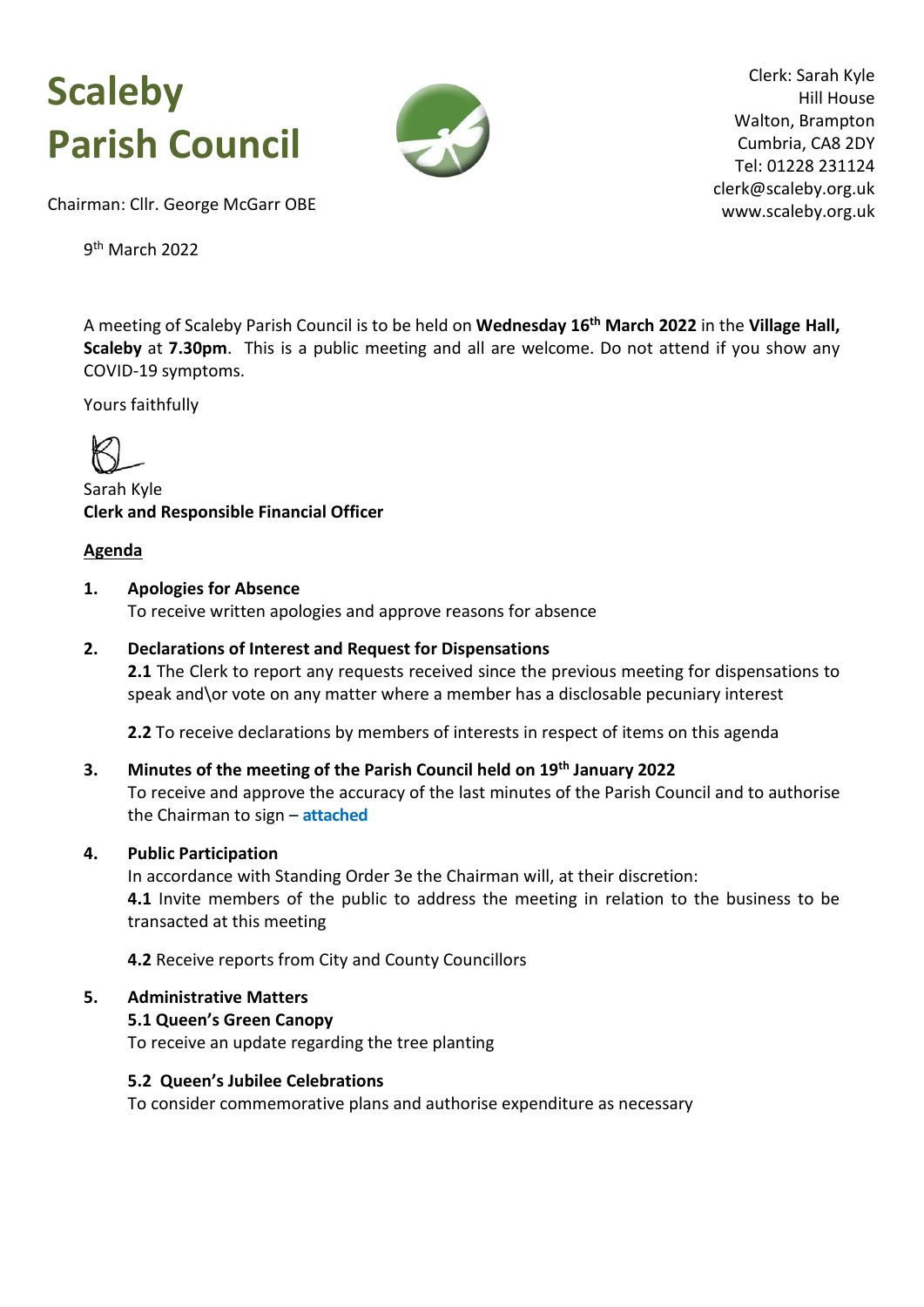# **5.3 Standing Orders and Financial Regulations**

To note that the Clerk has reviewed the Standing Orders and Financial Regulations, with no amendments suggested to either document for the current Council year

# **5.4 Play Days**

To consider the hosting of the rural summer play day scheme

# **6. Finance Matters**

# **6.1 Clerk's Salary**

To consider authorisation for a 1.75% pay increase, from 1<sup>st</sup> April 2021, in line with standard NJC terms

# **6.2 Payments**

To authorise the payments below:

- Sarah Kyle, February Salary, £149.04
- HMRC, February PAYE, £32.80
- Sarah Kyle, March Salary (including back payment), £176.80
- HMRC, March PAYE, £39.60
- HSBC, bank charges, £16.00
- G McGarr, tree reimbursements, £557.23
- Stanwix Rural Parish Council, phone contribution, £18.00

# **6.3 Receipts**

To note the receipt of £250 and £340 from Carlisle City Council for wildflower planting and Jubilee commemorations

# **6.4 Bank Reconciliation and Budget Update**

To note the **[attached](#page-6-0)** budgetary update and agree the bank reconciliation

# **6.5 Donation Requests**

To consider a donation request from the Great North Air Ambulance and from Scaleby Village Hall towards insurance costs

# **6.6 Banking**

To note the standing charge implemented by HSBC and to consider whether to switch to Unity Bank

# **6.7 Internal Audit Documents**

To consider adopting the updated **[attached](#page-7-0)** documents and to review the effectiveness of the internal audit:

- internal audit checklist
- internal audit plan
- internal auditor terms of reference
- asset register
- risk assessment

# **6.8 Internal Auditor**

To consider the continuing appointment of Mrs P Cronin as internal auditor for the financial year 2021/22 and until further notice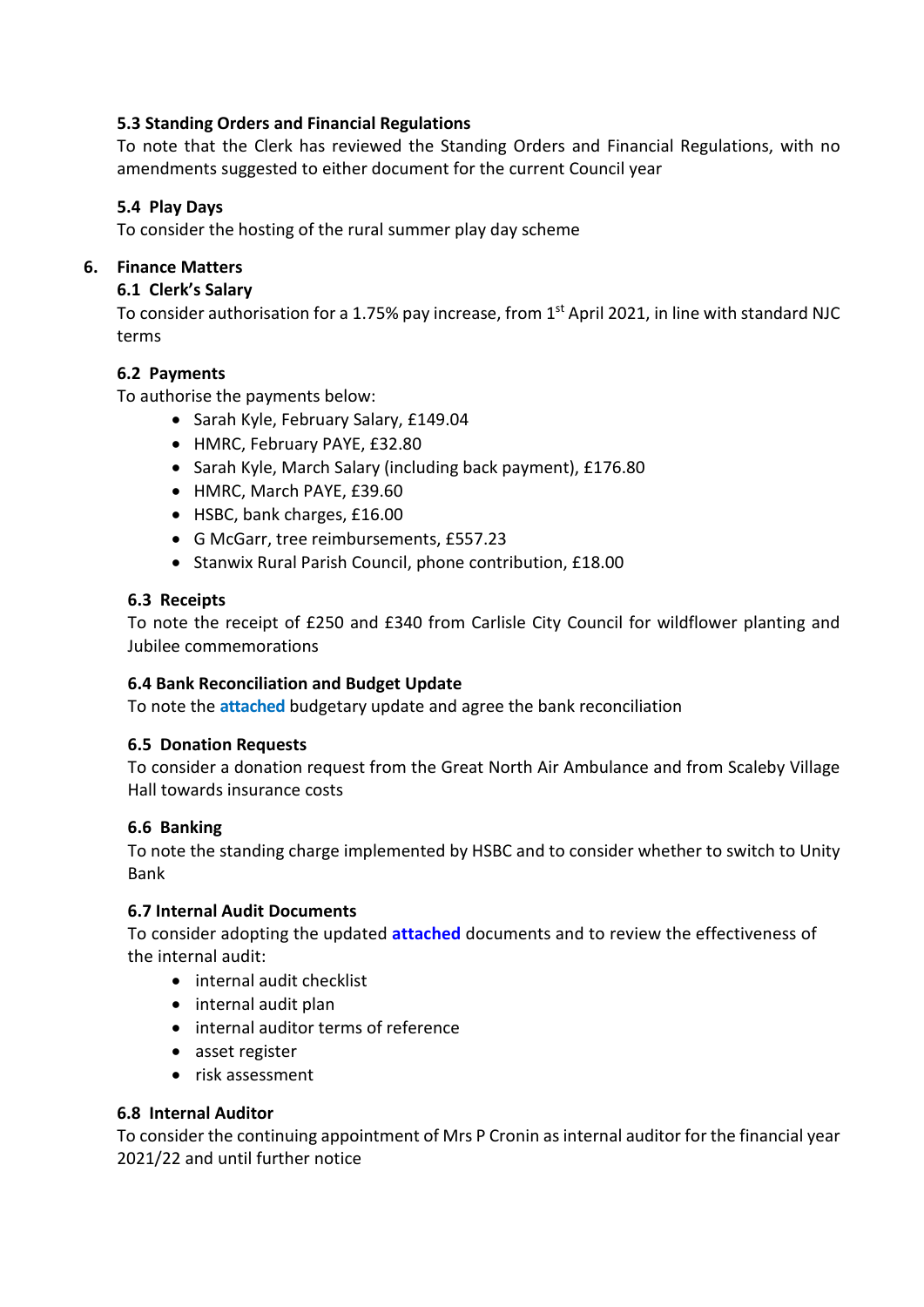#### **6.9 Fidelity Insurance Guarantee**

To consider the adequacy of the above

#### **7. Highways Matters**

#### **7.1 Updates**

To verbally update on previously reported matters and bring new issues to the attention of the Clerk

#### **7.2 Speeding**

To consider any update

# **7.3 Wild Flower Planting**

To receive an update

# **7.4 Verges**

To consider any update

#### **7.5 Litter Picking**

To consider arrangement of the above

#### **8. Planning Matters**

**22/0173 1 & 2 The Bothy Barns, West Highberries Farm, Scaleby, Carlisle, CA6 4LD** - Variation Of Condition 2 (Approved Documents) Of Previously Approved Permission 12/0007 (Change Of Use Of Redundant Farm Buildings Into 2no. Dwellings) To Alter Size & Layout Of Each Unit & Window Openings

To consider the Parish Council response

# **9. Councillor Matters**

To bring to the attention of the Clerk any new issues on behalf of residents. *Note: no decisions can be made on these matters, but the Clerk may make investigations and/or they may be placed on a future agenda of the Council. Future agenda items should be submitted to the Clerk by 6th May 2022*

#### **10. Date of Next Meeting**

To resolve that the Annual Parish Meeting will take place in Scaleby Village Hall on Wednesday 18<sup>th</sup> May 2022. The Annual Meeting of the Parish Council will directly follow its closure.

*Members are reminded that, in accordance with the code of conduct, they are required to declare any disclosable pecuniary interests or other registrable interests on a 'notification by member of pecuniary and other registrable interests' form. The code places a duty on all parish councillors to ensure that the information given in their notice of interest is current and it is a breach of the code should parish councillors fail to give further notice in order to ensure that their personal interests form is up to date. Members are therefore politely reminded of the need to complete a new form in respect of any change to their interests, including changes of employment, ownership or renting of property within 28 days of any change taking place.*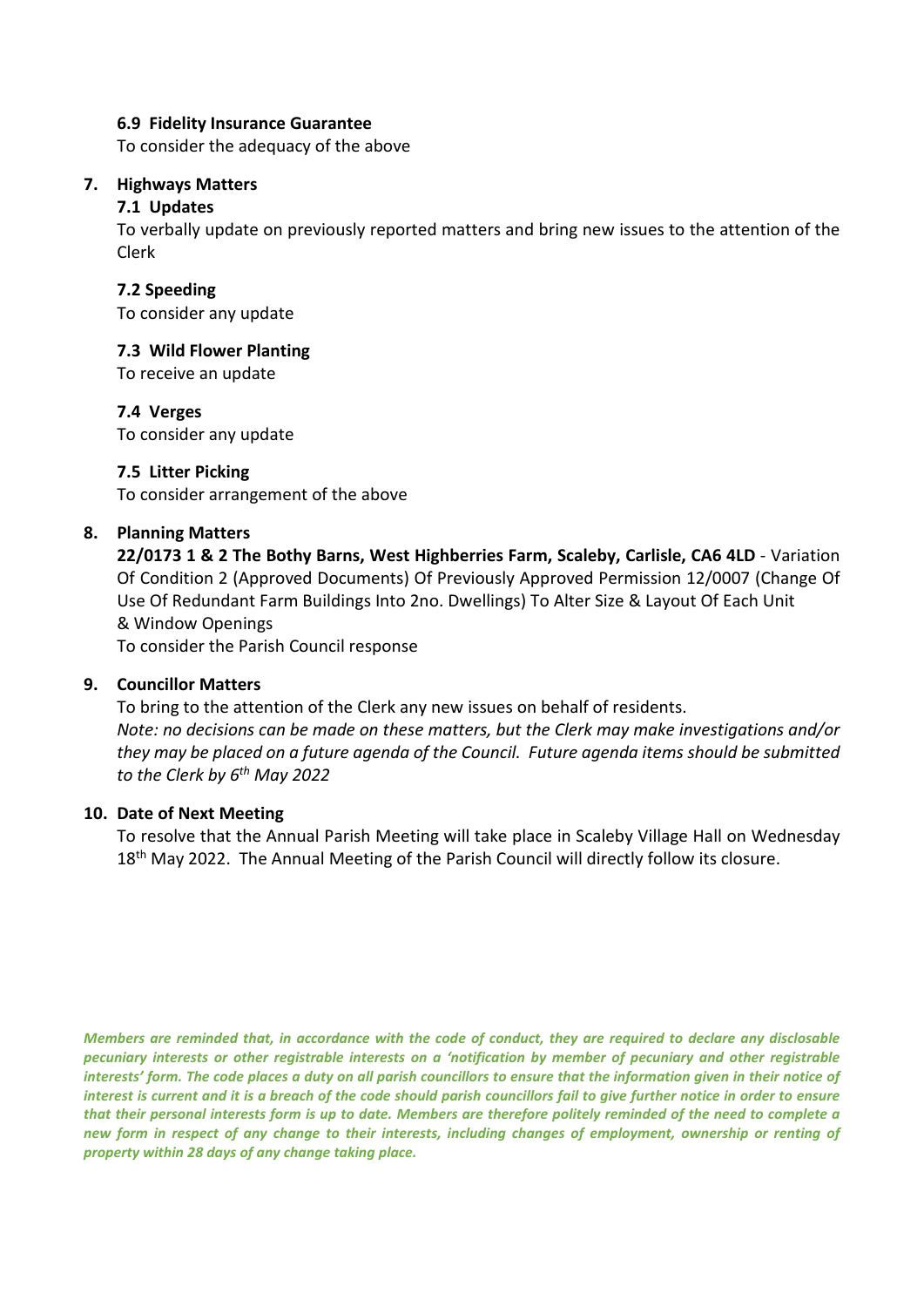#### **SCALEBY PARISH COUNCIL**

# <span id="page-3-0"></span>**Minutes of a Meeting held on Wednesday 19th January 2022 at 7.30pm in the Village Hall, Scaleby**

**Present:** Cllr G McGarr (Chairman), Cllrs C Hogg, M Grant, G Little, R Marston and T Moore.

**In Attendance:** City/County Cllr J Mallinson. The Clerk, S Kyle.

#### **445/22 Apologies for Absence**

Apologies for absence were received and accepted from Cllr L Thompson.

# **446/22 Declarations of Interest and Requests for Dispensations**

No declarations of interest were made and no requests for dispensations were received.

#### **447/22 Minutes of Meeting Held Wednesday 17th November 2021**

**Resolved** that the minutes of the last meeting of the Parish Council be agreed and signed by the Chairman as a true and accurate record.

#### **448/22 Public Participation**

No members of the public were present. City/County Cllr Mallinson updated Cllrs regarding the Local Government Reorganisation, noting elections will take place in May using the County Council division boundaries.

# **449/22 Administrative Matters**

**449.1 Benches**

No updates were available.

# **449.2 Book Swap Cabinet**

It was noted that the signage header had been installed and the cabinet appears to be working well with a good throughput of books.

# **449.3 Village Greens and Common Lane**

Thanks were offered to Cllr Little for completing a visual inspection of the trees on PC maintained land. Cllr McGarr noted that he has reviewed all of the available ownership information and that letters of thanks had been sent to residents who currently assist with grounds maintenance.

# **449.4 Queen's Green Canopy**

A plan showing proposed planting locations was circulated, noting trees will be placed in the hedgerow with landowners consent, so will not require Highways permission. Consideration is to be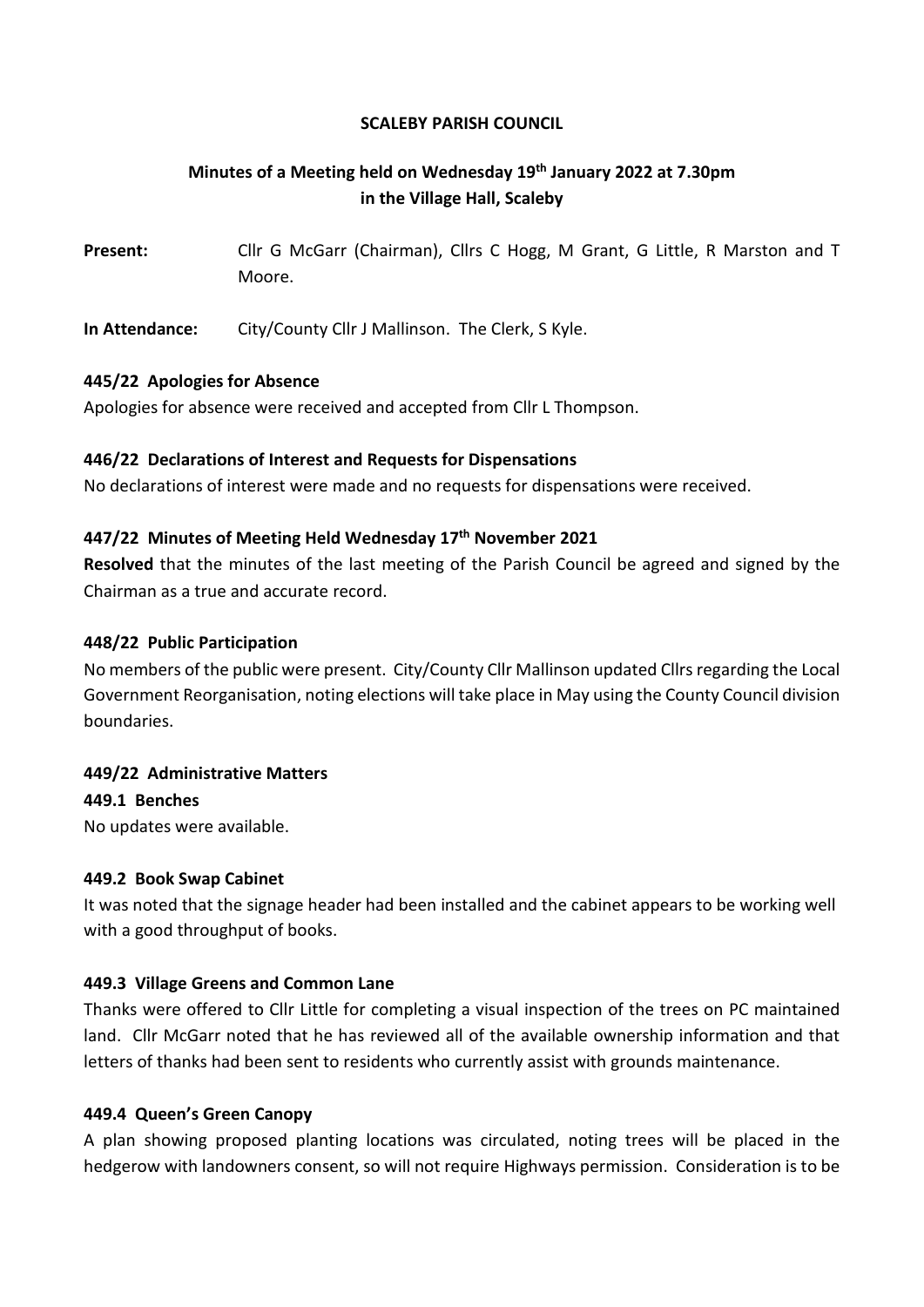given to a small planting ceremony. Consideration will also be given to the planting of a small hedge adjacent to the bench at Stoneknowe and any other areas deemed appropriate: Cllrs to forward suggested planting areas to the Chairman.

**Resolved** to purchase trees at a cost of £464.36 plus VAT. Thanks were offered to City/County Cllr Mallinson for a generous donation of £250 towards this project.

# **450/22 Financial Matters**

# **450.1 Payments**

**Resolved** to approve payments, including retrospective payments, as follows:

- Sarah Kyle, December Salary, £149.04
- HMRC, December PAYE, £32.80
- Sarah Kyle, January Salary, £149.04
- HMRC, January PAYE, £32.80
- Equiphase, domain renewal, £17.00
- Equphase, website hosting, £66.00
- Scaleby Village Hall, rental, £25.00
- TG Moore, reimbursements, £22.67

# **450.2 Bank Reconciliation and Budget Update**

**Resolved** to receive and note a budget summary, with expenditure to date against budget, that had been circulated alongside the agenda. The balance at bank on 31 December 2021 was £10,516.26. Cllrs were reminded that excess monies should be allocated to suitable projects and that thought should be given to such projects as a matter of priority so that administration for them can be carried out in a timely manner.

# **451/22 Highways Matters**

**451.1 Updates**

No updates were noted.

# **451.2 Speeding**

Cllr McGarr noted that he would seek an update from the CRASH group regarding possible initiatives to reduce speeding in the parish. Cllr Grant informed members that two separate accidents had occurred recently in Scaleby Hill, with speeding presumed to be linked to at least one of them.

# **451.3 Wildflower Planting**

It was noted that Cumbria Wildlife Trust have confirmed they are available to offer advice and guidance in the above, which has already received Highways consent on wider verges. Cllr Grant noted the concerns of one local farmer who did not wish any seeds to germinate in his field and questioned whether the Parish Council had sufficient insurance to cover any potential litigation. This is to be explored with the Wildlife Trust and County Council. Confirmation of the seeds or plugs to be purchased will be, of course, confirmed in advance of any planting, which may require the assistance of a local tractor owner to prepare the ground in advance.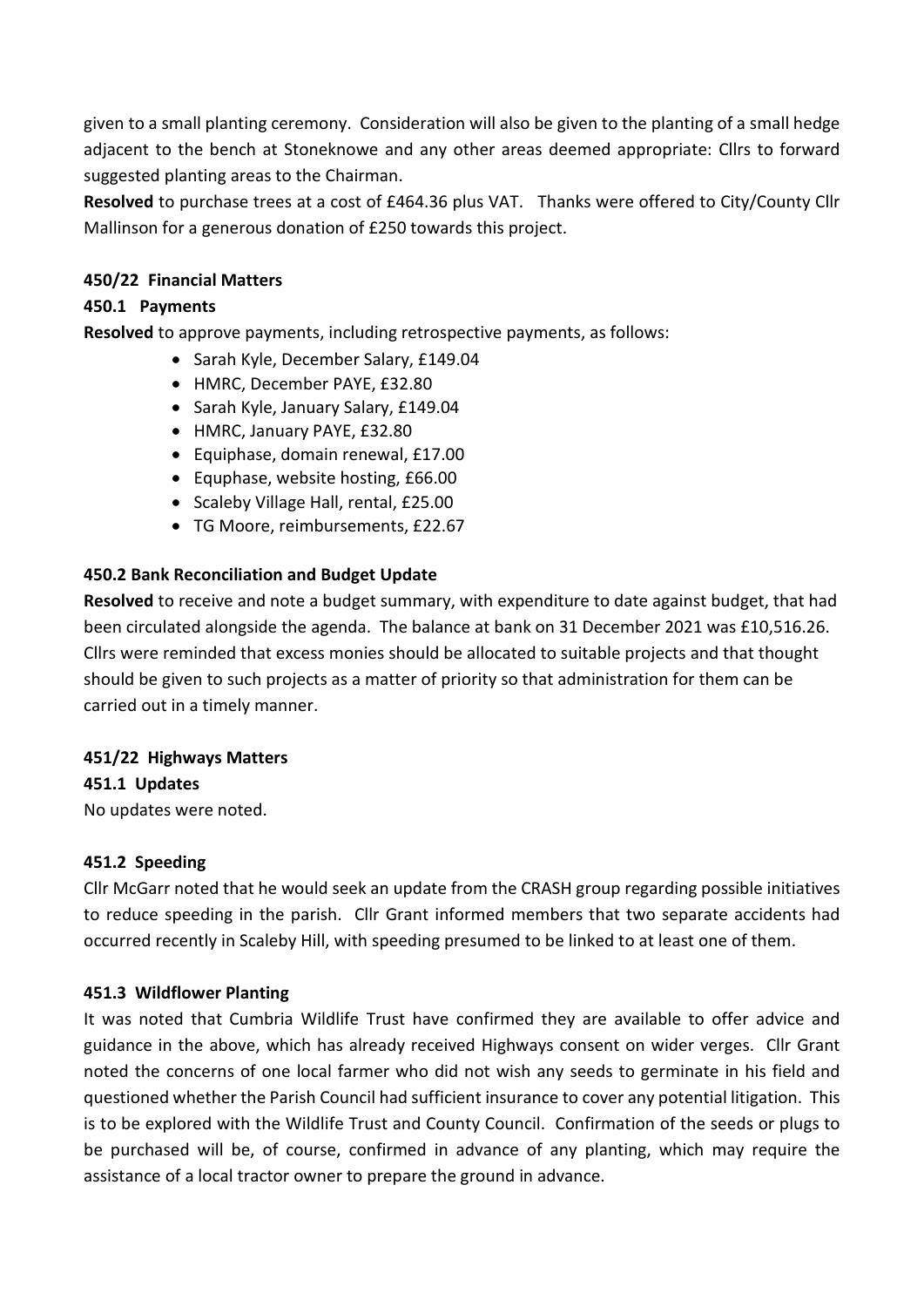# **451.4 Verges**

Cllr McGarr informed members that a request for kerbstones at Scaleby Hill had been submitted. Drainage issues at Barclose were noted and are to be reported.

# **452/22 Planning Matters**

**21/1002 West Brightenflatt Caravan Park, Scaleby, Carlisle, CA6 4JY** - Change Of Use Of Field To Facilitate An Extension To The Existing Camping And Caravan Site, Comprising The Provision Of 9no. Additional Caravan/Tent Pitches And Associated Infrastructure

**Resolved** to note that the Clerk responded under delegated powers with no representations and that permission has been subsequently granted.

#### **453/22 Councillor Matters**

**Cllr McGarr** queried which group had been responsible for the organisation of previous jubilee celebrations? It was noted that the Village Hall are meeting on 8<sup>th</sup> February and will discuss potential events. The marking of the event by the Council will be considered further at the March meeting, with a possible donation towards celebrations or street party (location dependent) to be discussed.

**Cllr Marston** noted thanks to Cllrs Moore and Grant for their work in installing the two new benches, which are to be welcome additions once the warmer weather arrives.

**Cllr Moore** noted that the repair of the Scaleby Hill noticeboard was completed and the Barclose board will be refurbished next.

#### **454/22 Date of Next Meeting**

**Resolved** that the Parish Council will be held in Scaleby Village Hall on Wednesday 16<sup>th</sup> March at 7.30pm. Dates for a community litter pick will be to arrange at the meeting. The meeting will take place subject to a review of the business to transact, COVID regulations, hall accessibility and member availability at that time.

There being no further business the Chairman closed the meeting at 8.12pm.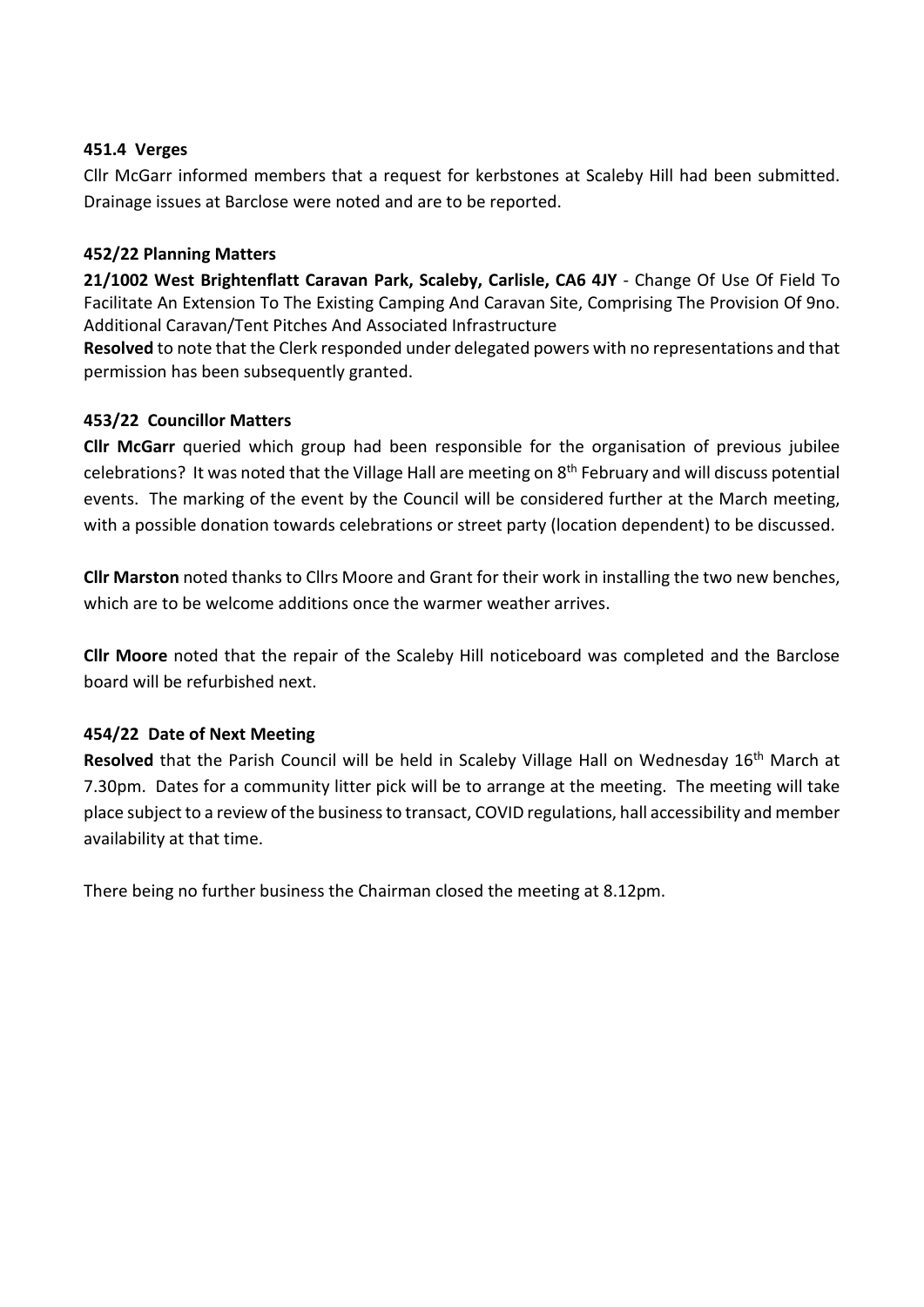<span id="page-6-0"></span>

| Scaleby Parish Council Budget 2021 22 |                          |                               |                       |                |   |            |   |              |   |                         |   |         |   |                |                      |                |           |              |                       |
|---------------------------------------|--------------------------|-------------------------------|-----------------------|----------------|---|------------|---|--------------|---|-------------------------|---|---------|---|----------------|----------------------|----------------|-----------|--------------|-----------------------|
| Income                                |                          |                               |                       |                |   |            |   |              |   |                         |   |         |   |                |                      |                |           |              | <b>2020 21 Actual</b> |
| Item                                  |                          |                               | <b>Budget 2021/22</b> | May            |   | July       |   | September    |   | November                |   | January |   | March          |                      | <b>TOTAL</b>   | $\%$      | <b>TOTAL</b> |                       |
| <b>Brought Forward</b>                |                          |                               | 9,769                 |                |   |            |   |              |   |                         |   |         |   |                | £                    | 7,778.26       |           | £            | 7,778.26              |
| Precept                               |                          | £                             | 5,400                 | 5,400.00       |   |            |   |              |   |                         |   |         |   |                | £                    | 5,400.00       | 100%      | £            | 5,400.00              |
| <b>CTRS</b>                           |                          |                               |                       |                |   |            |   |              |   |                         |   |         |   |                | £                    |                | $0\%$ £   |              |                       |
| Play Days                             |                          |                               |                       |                |   |            |   |              |   |                         |   |         |   |                | £                    |                | $0\%$     | $\mathbf f$  | $\sim 10$             |
| Grants                                |                          |                               |                       |                |   |            |   |              |   |                         |   |         | £ | 590.00         | Ι£                   | 590.00         | $0\%$     | $\mathbf f$  | 600.00                |
| Advertising                           |                          |                               |                       |                |   |            |   |              |   |                         |   |         |   |                | £                    |                | 0%        | £            |                       |
| VAT repayment                         |                          |                               |                       |                |   |            |   |              |   |                         |   |         |   |                | £                    | $\blacksquare$ | $0\%$ £   |              | $\sim 100$            |
| Other                                 |                          |                               |                       |                |   |            |   |              |   |                         |   |         |   |                | £                    |                | $0\%$ £   |              | $\sim 10$             |
| <b>TOTALS</b>                         |                          | £                             | 5,400                 | $5,400.00$   £ |   | $\sim$     | £ |              | £ | $\sim$                  | E |         | £ | 590.00         | £                    | 5,990.00       | $111\%$ £ |              | 6,000.00              |
| <b>Expenditure</b>                    |                          |                               |                       |                |   |            |   |              |   |                         |   |         |   |                |                      |                |           |              |                       |
| Projects                              | (CLP Led)                | $\pounds$                     | 500                   |                |   |            | £ | 826.00       | £ | $371.66$ £              |   | 557.23  |   |                | £                    | 1,754.89       | 351% $E$  |              | $\sim 100$            |
|                                       | <b>SPAAF Days</b>        | £                             | 1,050                 |                |   |            | £ | 432.00       | £ | 150.00                  |   |         |   |                | £                    | 582.00         | $55\%$ £  |              | $\sim 100$            |
|                                       | Legal Costs              |                               |                       |                |   |            |   |              |   |                         |   |         |   |                | £                    |                | $0\%$ £   |              | $\sim$                |
| Defibrillator                         | <b>Running Costs</b>     |                               |                       |                |   |            |   |              |   |                         |   |         |   |                | £                    |                | 0%        | $\mathbf f$  | $\sim$ 10 $\,$        |
| <b>Clerk</b>                          | <b>Gross Salary</b>      | $\pounds$                     | 2,221                 | 363.68         | £ | 545.52     | £ | 363.68       | £ | $363.68$ £              |   | 363.68  |   |                | £                    | 2,000.24       | 90%       | £            | 2,184.47              |
|                                       | Other                    | £                             | 12                    | 8.00           |   |            |   |              |   |                         |   |         |   |                | £                    | 8.00           | 67% £     |              | 11.00                 |
| Admin & Stationery                    |                          | £                             | 150                   |                |   |            | £ | $24.94$ £    |   | $120.00$ $E$            |   | 16.00   |   |                | £                    | 160.94         | 107%      |              | 150                   |
| Maintenance                           |                          | £                             | 100                   | 139.13         |   |            |   |              |   |                         |   |         |   |                | £                    | 139.13         | 139%      | £            | 157.74                |
| Subs                                  |                          | £                             | 140                   |                |   |            |   |              |   |                         |   |         |   |                | £                    | ٠              | $0\%$     | $\mathbf f$  | 136.31                |
| Audit                                 |                          |                               |                       |                |   |            |   |              |   |                         |   |         |   |                | £                    |                | $0\%$ £   |              |                       |
| Insurance                             | PC & VH                  | $\pounds$                     | 369                   | 354.91         |   |            |   |              |   |                         |   |         |   |                | £                    | 354.91         | 96%       | $\epsilon$   | 351.00                |
| Newsletter                            | Stamps & printing        | £                             | 250                   | 95.00          |   |            | £ | 182.40       |   |                         |   |         |   |                | £                    | 277.40         | 111% $E$  |              | 97.68                 |
| Website                               |                          | £                             | 82                    |                |   |            |   |              | £ | $17.00$ £               |   | 66.00   |   |                | £                    | 83.00          | 101% $E$  |              | 86.00                 |
| Info Commissioner                     |                          | £                             | 35                    |                | £ | 35.00      |   |              |   |                         |   |         |   |                | £                    | 35.00          | 100%      | £            | 35.00                 |
| Village Hall Rental                   |                          | £                             | 175                   |                |   |            |   |              | £ | 75.00                   |   |         |   |                | £                    | 75.00          | 43%       | $\epsilon$   | $\sim 100$            |
| Donations/Grants                      | Church                   | $\mathbf{C}$<br>$\mathcal{L}$ |                       |                |   |            |   |              |   |                         |   |         |   |                | $\mathbf{c}$         |                | $0\%$     |              | $\bf{0}$              |
|                                       | <b>Village Hall</b>      | $\pounds$                     | 700                   |                |   |            |   |              |   |                         |   |         |   |                | £                    | $\blacksquare$ | $0\%$ £   |              | 600.00                |
|                                       | <b>Welfare Committee</b> | $\pounds$                     | 100                   |                |   |            |   |              |   |                         |   |         |   |                | £                    | $\blacksquare$ | $0\%$ £   |              | <b>Contract</b>       |
|                                       | <b>Others</b>            | £                             | 200                   |                |   |            |   |              |   |                         |   |         |   |                | £                    | $\blacksquare$ | $0\%$ £   |              | 200.00                |
| Training                              |                          | £                             | 80                    |                | £ | 20.00      |   |              |   |                         |   |         |   |                | $\pmb{\mathfrak{E}}$ | 20.00          | $25\%$ £  |              | $\sim 100$            |
| Contingency fund                      |                          | £                             | 250                   |                |   |            |   |              |   |                         |   |         |   |                | £                    |                | $0\%$ £   |              | $\sim 100$            |
| VAT                                   |                          |                               |                       |                |   |            | £ | 165.20       |   |                         |   |         |   |                | £                    | 165.20         | $0\%$ £   |              | $\sim 100$            |
| <b>TOTALS</b>                         |                          | $\mathbf f$                   | 6,414 £               | 960.72   £     |   | 600.52   £ |   | $1,994.22$ £ |   | 1,097.34 £ 1,002.91 $E$ |   |         |   | $\blacksquare$ | £                    | 5,655.71       | $88\%$ £  |              | 4,009.20              |

| <b>Bank Reconciliation 28 February 2022</b> |   |           |
|---------------------------------------------|---|-----------|
| <b>Balance b/forward</b>                    | £ | 9,769.06  |
| add receipts                                | £ | 5,990.00  |
| Less expenditure                            | £ | 5,655.71  |
| <b>Cash Book Balance</b>                    | £ | 10,103.35 |
| <b>Balance at Bank 28 February 2022</b>     | £ | 10,103.35 |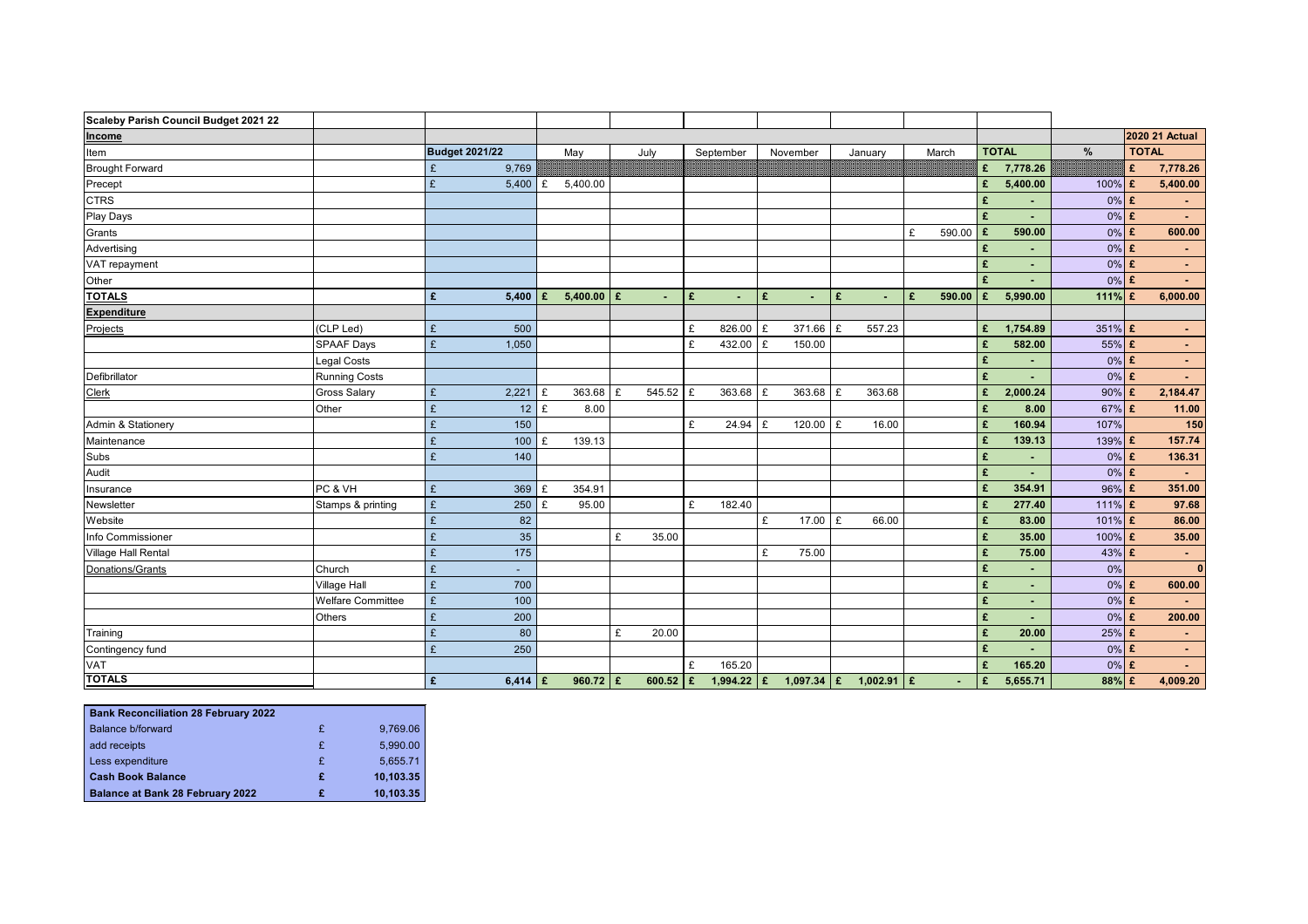# **Scaleby Parish Council Internal Audit Review Checklist – Part 1 – Meeting Standards**

<span id="page-7-0"></span>

| <b>Expected Standard</b>           | <b>Evidence of Achievement</b>                                                                                                                                                     | Yes/<br><b>No</b> | <b>Areas for Development</b>                             |
|------------------------------------|------------------------------------------------------------------------------------------------------------------------------------------------------------------------------------|-------------------|----------------------------------------------------------|
| 1. Scope of internal<br>audit      | Terms of reference for internal audit were (re) approved by full council on 16.03.22 and<br>remain on-going                                                                        | Yes               |                                                          |
|                                    | Internal audit work takes into account both the councils risk assessment and wider internal<br>control arrangements.                                                               | <b>Yes</b>        |                                                          |
|                                    | Internal audit work covers the council's anti-fraud and corruption arrangements.                                                                                                   | Yes               |                                                          |
| 2. Independence                    | Internal audit has direct access to those charged with governance (see financial<br>regulations).                                                                                  |                   |                                                          |
|                                    | Reports are made in own name to management.                                                                                                                                        | <b>Yes</b>        |                                                          |
|                                    | Internal audit does not have any other role within the Council.                                                                                                                    |                   |                                                          |
| 3. Competence                      | There is no evidence of a failure to carry out internal audit work ethically, with integrity and<br>objectivity.                                                                   | <b>Yes</b>        |                                                          |
| 4. Relationships                   | All responsible officers (Clerk/RFO) are consulted on the internal audit plan (evidence is on<br>audit files).                                                                     |                   |                                                          |
|                                    |                                                                                                                                                                                    | Yes               |                                                          |
|                                    | Respective responsibilities for officers and internal audit are defined in relation to internal<br>control, risk management and fraud and corruption matters (job descriptions and |                   |                                                          |
|                                    | engagement letter).                                                                                                                                                                |                   | Member training would be<br>beneficial but not essential |
|                                    | The responsibilities of council members are understood; training of members is carried out                                                                                         |                   |                                                          |
|                                    | if necessary (see Member training plan).                                                                                                                                           |                   |                                                          |
| 5. Audit planning and<br>reporting | The annual internal audit plan properly takes account of all the risks facing the council and<br>has been approved by the council 16 March 2022                                    | Yes               |                                                          |
|                                    | Internal audit has reported in accordance with the plan                                                                                                                            |                   |                                                          |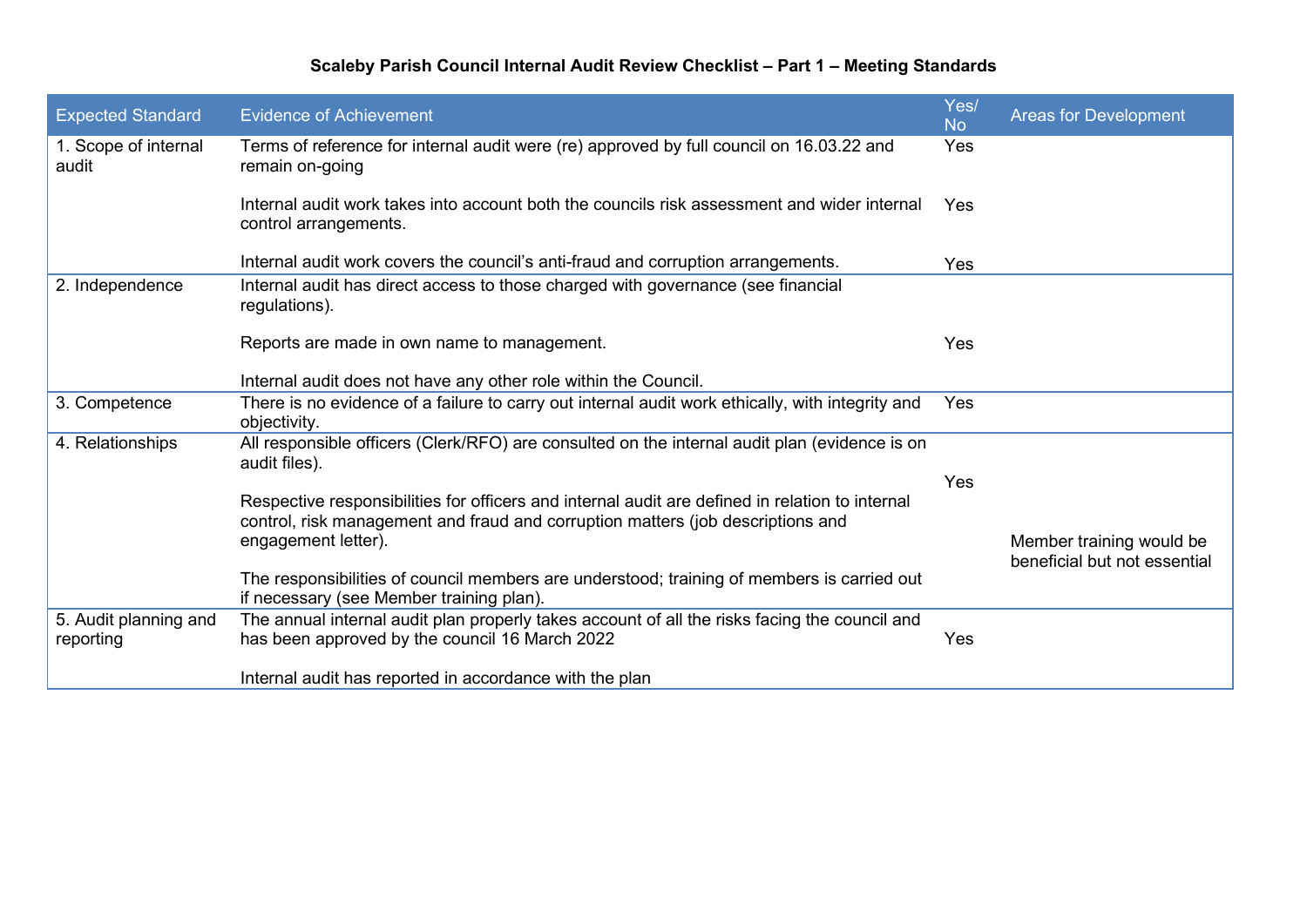| <b>Characteristics of 'effectiveness'</b>                                | <b>Evidence of Achievement</b>                                                                                                                                                                                              | Yes/No | Areas for<br><b>Development</b> |
|--------------------------------------------------------------------------|-----------------------------------------------------------------------------------------------------------------------------------------------------------------------------------------------------------------------------|--------|---------------------------------|
| Internal audit work is planned                                           | Planned internal audit work is based on risk assessment and designed to meet the<br>Council's needs.                                                                                                                        | Yes    |                                 |
| Understanding the whole<br>organisation, its needs and<br>objectives     | The annual audit plan demonstrates how audit work will provide assurance for the<br>council's Annual Governance Statement.                                                                                                  | Yes    |                                 |
| Be seen as a catalyst for change                                         | Internal audit supports the council's work in delivering improved services to the<br>community.                                                                                                                             | Yes    |                                 |
| Add value and assist the<br>organisation in achieving its<br>objectives. | The council makes positive responses to internal audit's recommendations and follow up<br>with action where this is called for.                                                                                             | Yes    |                                 |
| Be forward looking                                                       | In formulating the annual audit plan, national agenda changes are considered.<br>Internal audit maintains awareness of new developments in the Councils services, risk<br>management and corporate governance arrangements. | Yes    |                                 |
| Be challenging                                                           | Internal audit focuses on the risks facing the council.<br>Internal audit encourages managers/members to develop their own responses to risks,<br>rather than relying solely on audit recommendations.                      | Yes    |                                 |
| Ensure the right resources are<br>available                              | Adequate resource is made available for internal audit to complete its work. Internal<br>audit understands the council and the legal and corporate framework in which it<br>operates.                                       | Yes    |                                 |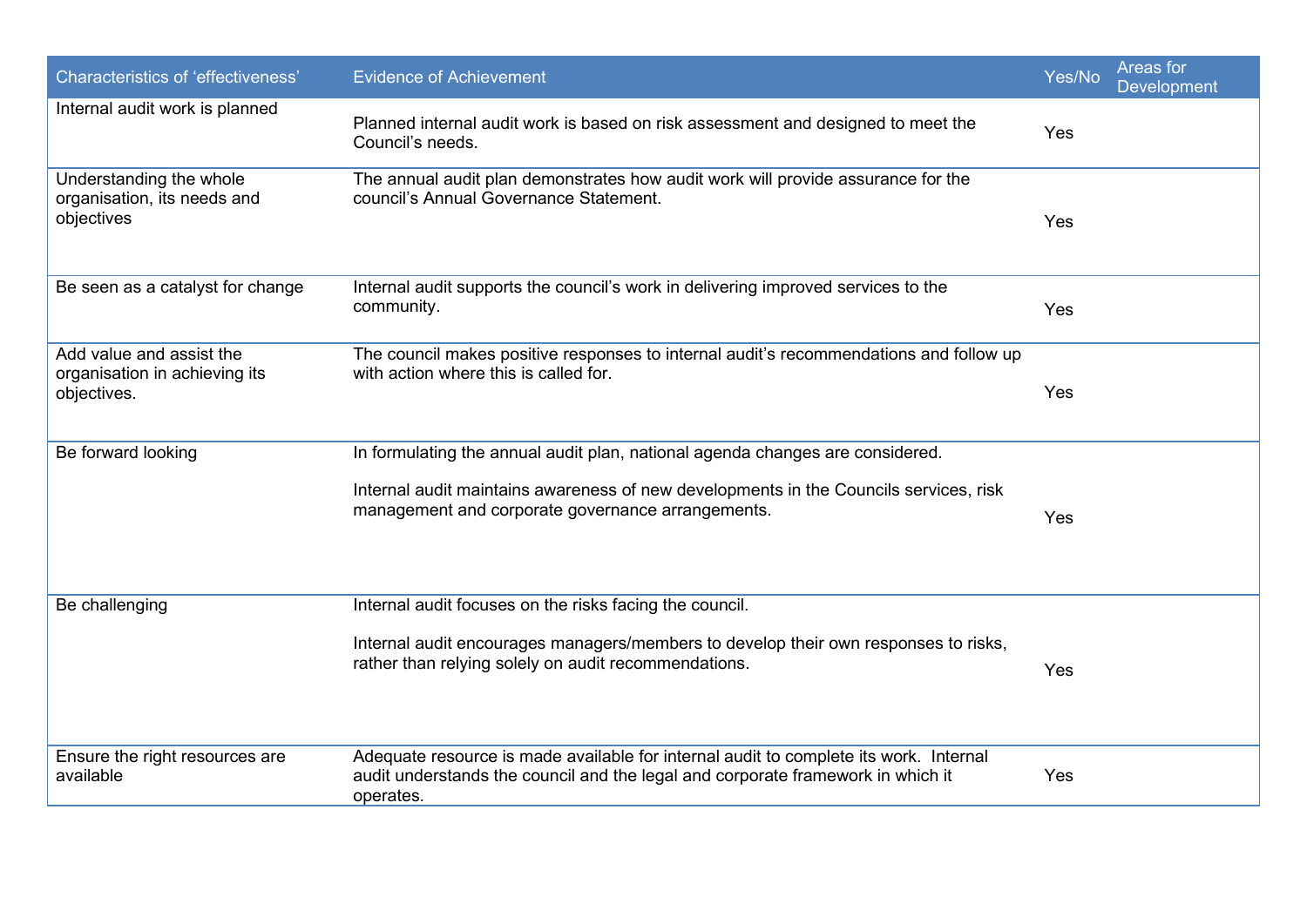#### **SCALEBY PARISH COUNCIL**

#### **INTERNAL AUDIT PLAN 2021/22**

To safeguard Scaleby Parish Council finances there are 3 systems of control:

- Internal control,
- External Audit and
- Internal Audit

Internal audit is a key component of the system of internal control. Its purpose is to review whether the systems of financial control and other controls over the activities of the council are adequate, effective, and in line with current regulations. Internal audit can assist the council in its responsibility for the prevention and detection of fraud, corruption, error and mistakes.

The Internal Auditor is independent of the operations (financial control/management) of the Council and competent in the understanding of the law as applicable to Local Councils, of simple accounting and basic PAYE and VAT requirements.

The appointment of the Internal Auditor, along with agreed Terms of Reference, will be verified by the Council once per year. Any change in personal circumstances that may cause a question over the independence requirement must be reported to the Council.

The Internal Auditor will carry out under the direction and management of the Council (or as may be delegated to a Committee or to the Clerk) the following tasks:

- To review the accounting and internal control systems after the year end accounts have been completed. A mid-term review will be held in October if payments are significantly higher than anticipated or there has been any unbudgeted expenditure. This requirement will be suspended if necessary, for example, in times of national lockdown.
- To report in writing to Council each year on the results of such tests of the system that are carried out;
- To report to Council in the format required in the Annual Return and to provide assurance for the council's Annual Governance Statement.
- To carry out test checking of the books accounts and vouchers as required.

These Tasks will be carried out using the guidance taken from Governance and Accountability for Local Councils: A Practitioners Guide 2014 and the schedule below suggests an approach to the testing of the key controls to provide assurance that the minimum level of coverage has been met and that all known risks are managed adequately.

A review of the effectiveness of the internal audit process will be carried out once per year by the Council. This will be done in conjunction with a review of the Council's internal controls (as set out in the financial regulations and standing orders) and the risk management procedures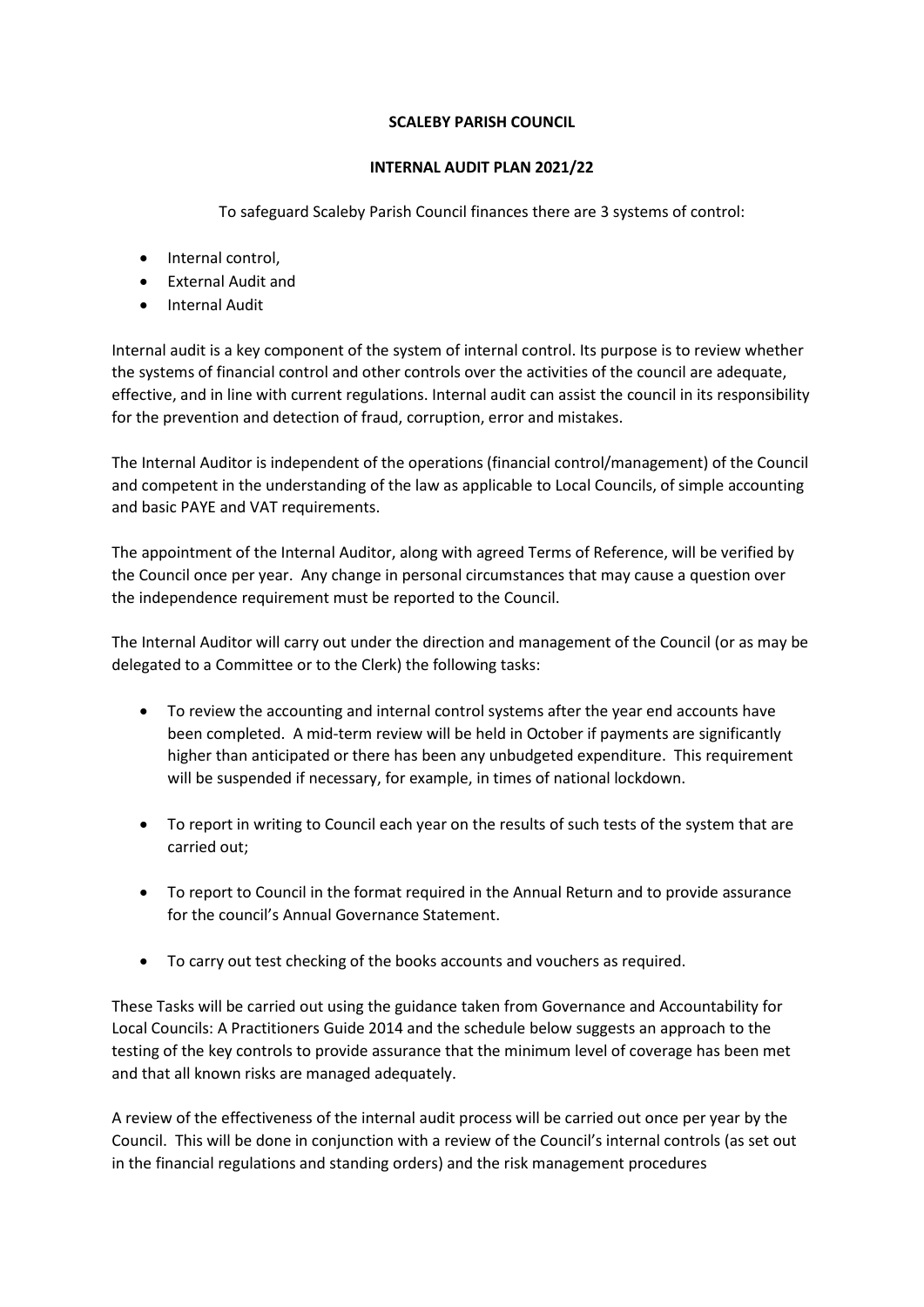#### **SCALEBY PARISH COUNCIL**

Reviewed 16 March 2022

#### **Internal Auditor Terms of Reference**

#### **Roles and Responsibilities**

1. To complete the Annual Internal Auditor's Report on the Annual Return, and present an additional written or verbal report to the Parish Council, if necessary.

2. Review and comment on, if necessary, the six monthly financial statements prepared by the Responsible Financial Officer (RFO) for the Parish Council.

3. Review and comment on, if necessary, the annual budget prepared by the RFO before submission to the Parish Council.

4. Undertake any special investigation of the Parish Council's accounting procedures as the Parish Council may require.

#### **Period of Appointment**

Initially for 12 months w.e.f. 1st April 2014 renewable by mutual agreement annually thereafter.

#### **Remuneration**

1. The Internal Auditor shall be not be paid by the Parish Council. Expenses may however be claimed by submission of receipt or invoice.

#### **Access to Information**

1. The Parish Council shall ensure by instruction to the RFO that the Internal Auditor has access to all accounting books and records and answer any questions that the Internal Auditor may require.

#### **Acceptance of the engagement as Internal Auditor to Scaleby Parish Council**

Signed\_\_\_\_\_ Dated and the set of the set of the set of the set of the set of the set of the set of the set of the set of the set of the set of the set of the set of the set of the set of the set of the set of the set of the set of the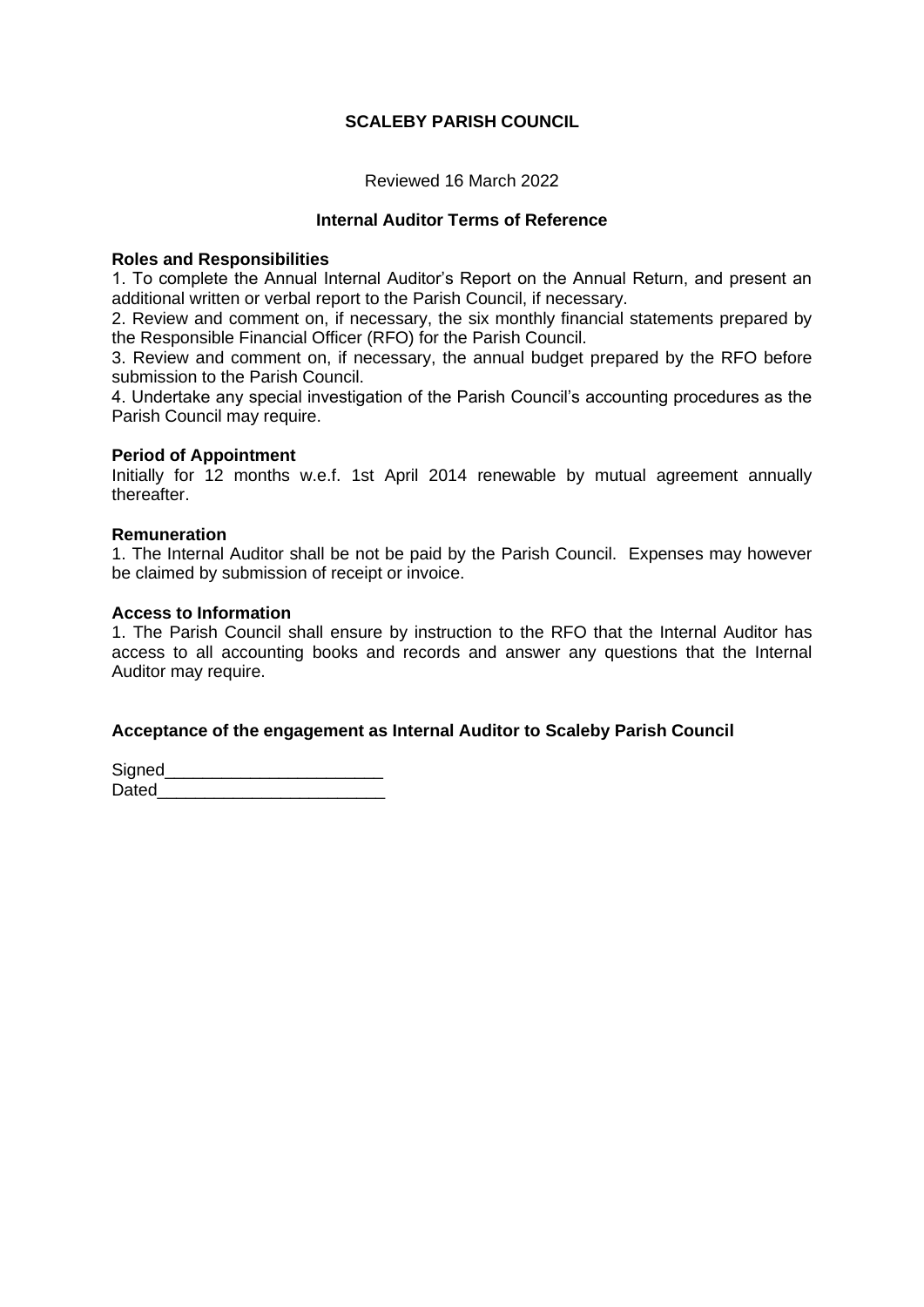# **Audit Control Objectives:**

- 1. Appropriate books of account have been properly kept throughout the year:
	- Up-to-date cash book
	- Balances verified against bank statement
- 2. The Councils financial regulations have been met, payments were supported by invoices, expenditure was approved and VAT appropriately accounted for.
	- Formally adopted standing orders
	- Formally adopted financial regulations
	- Payments supported by invoices
	- Expenditure approved and minuted
	- Verification before payment (two signatures, cheque book stub initialled)
	- Two quotes obtained for significant expenditure
	- Proper legal power available for expenditure (confirm with Clerk)
	- VAT identifiable for each reclaim
	- Section 137 limit is not exceeded
- 3. The Council assessed the significant risks to achieving its objectives and reviewed the adequacy of arrangements to manage these.
	- Annual risk assessment formally adopted
	- Insurance review carried out annually
	- Budget setting carried out annually
	- Expenditure minuted accurately
- 4. The annual precept requirement resulted from an adequate budgetary process, progress against the budget was monitored and reserves were appropriate.
	- Budget properly prepared and adopted as precept
	- Regular reporting of any variances
	- Adequate reserves maintained
- 5. Expected income was fully received, based on correct prices, properly recorded and promptly banked; and VAT was appropriately accounted for,
- 6. Petty cash payments were properly supported by receipts, expenditure was approved and VAT appropriately accounted for.
- 7. Salaries to employees and allowances to members were paid in accordance with Council approvals, and PAYE and NI requirements were properly applied.
- 8. Asset and investment registers were complete and accurate and properly maintained.
- 9. Periodic and year-end bank account reconciliations were properly carried out.
- 10. Accounting statements were prepared during the year were prepared on the correct accounting basis (receipts and payments/income and expenditure),agreed with the cash book, were supported by an adequate audit trail from underlying records, and where appropriate debtors and creditors were properly recorded.
- 11. Trust funds (including charitable) The Council has met its responsibilities as a trustee.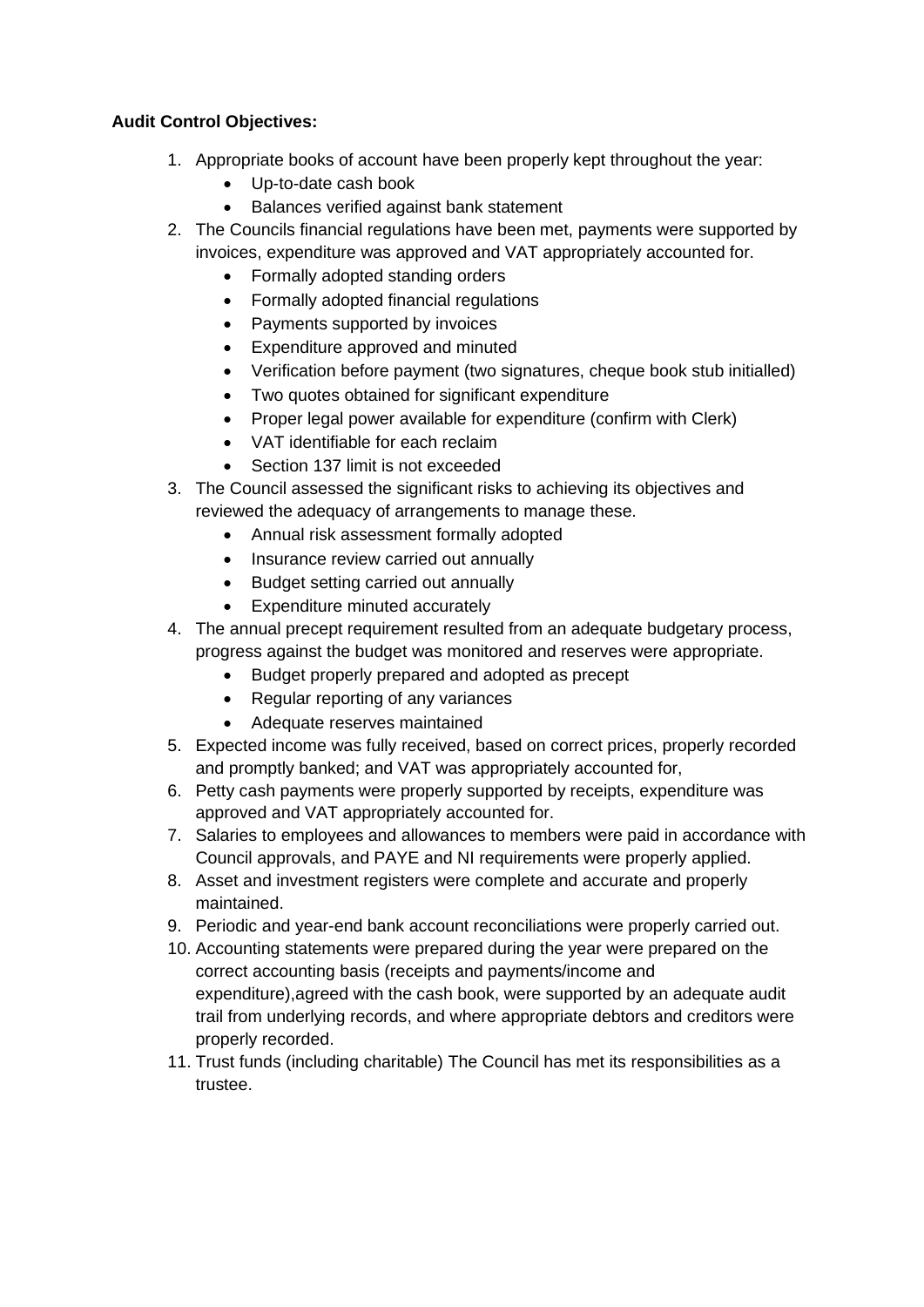# **Scaleby Parish Council**

# **Risk assessment and management (financial) for the period 1st April 2021 to 31st March 2022**

| <b>Topic</b>        | <b>Risk Identified</b>    | <b>Risk Level</b><br>H/M/L/ | <b>Management of Risk</b>                                                                        | <b>Staff action</b>                   |  |  |
|---------------------|---------------------------|-----------------------------|--------------------------------------------------------------------------------------------------|---------------------------------------|--|--|
|                     | Not submitted             |                             | Full Minute - RFO to follow up                                                                   | Diary                                 |  |  |
| Precept             | Not paid by DC            |                             | Confirm receipt - RFO to follow up                                                               | Diary                                 |  |  |
|                     | Adequacy of precept       | H                           | Quarterly review of budget to actual                                                             | <b>RFO and Internal Auditor Diary</b> |  |  |
| <b>Other income</b> | Cash handling             |                             | Cash handling is avoided, but where<br>necessary, appropriate controls are in place              | Annually reviewed                     |  |  |
|                     | Cash banking              |                             | RFO to bank cheques, cash, check to against<br>bank statements. Regular bank<br>reconcilliations | <b>RFO and Internal Auditor Diary</b> |  |  |
|                     | Claims procedure          | M                           | Clerk/RFO Check as required                                                                      | Diary                                 |  |  |
| Grants              | Receipt of grant when due | M                           | Clerk/RFO Check as required                                                                      | Diary                                 |  |  |

Reviewed and adopted on: 16-Mar-22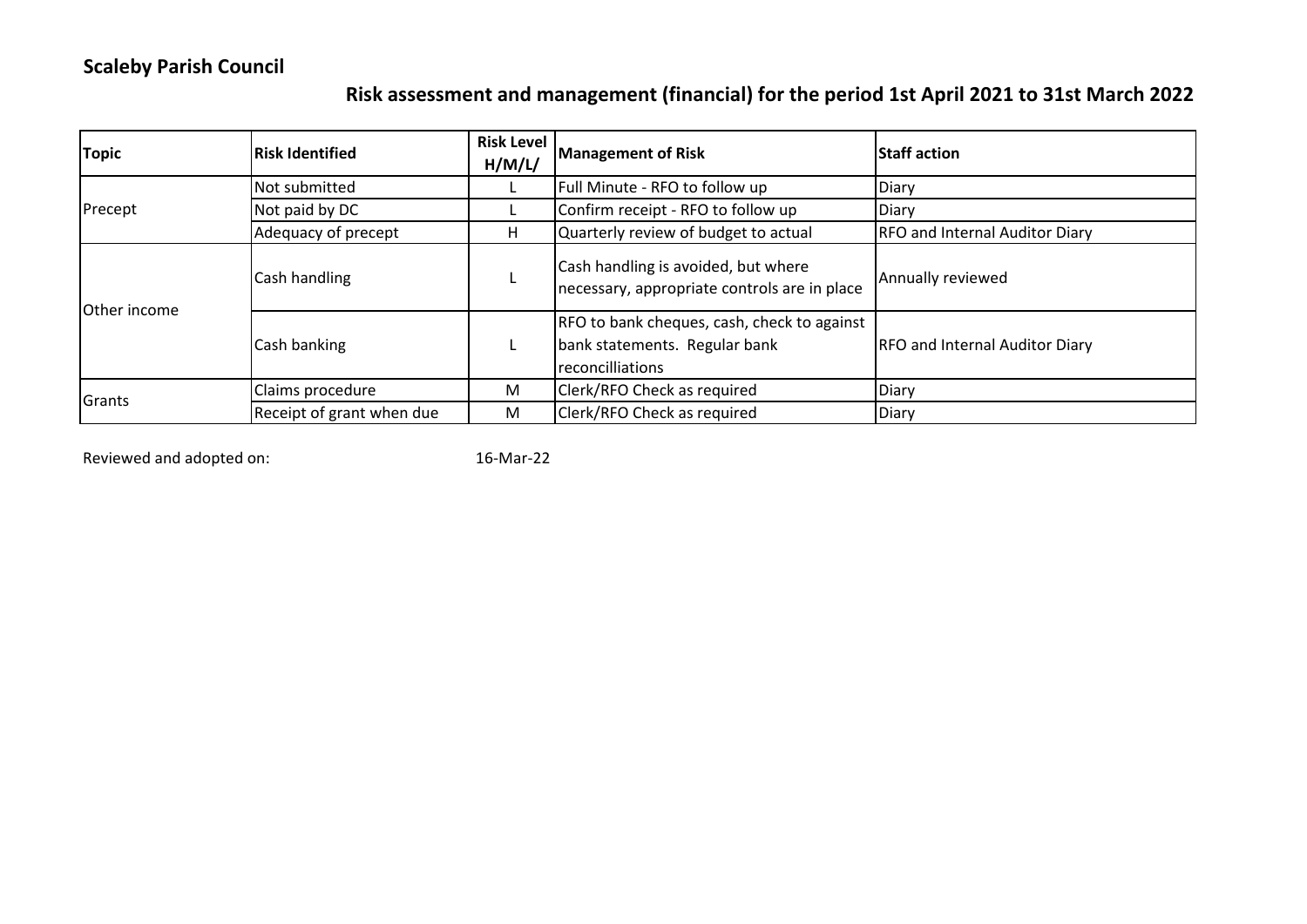# **Scaleby Parish Council**

# **Risk assessment and management (financial) for the period 1st April 2021to 31st March 2021**

| <b>Risk Identified</b><br><b>Topic</b> |                                                                     | <b>Risk Level</b><br>H/M/L/ | <b>Management of Risk</b>                                                        | <b>Staff action</b>          |  |  |
|----------------------------------------|---------------------------------------------------------------------|-----------------------------|----------------------------------------------------------------------------------|------------------------------|--|--|
|                                        | Wrong salary/hours/rate paid                                        | M                           | Check salary to hour. Check hours and rate<br>to contract                        | Member to verify             |  |  |
| <b>Salaries</b>                        | Wrong deductions - NI and<br>Income tax                             | M                           | <b>Check to PAYE Calculations</b>                                                | Member to verify             |  |  |
|                                        | Self employed status<br>challenged                                  |                             | Not applicable as employed status recorded                                       | Member to verify             |  |  |
|                                        | Goods not supplied to Council                                       | M                           | Follow up on all orders                                                          | RFO to check                 |  |  |
| Direct Costs and                       | Invoice incorrectly calculated<br>or recorded                       |                             | Check calculations on invoices. Check bank<br>statements                         | Member to verify             |  |  |
| overhead expenses                      | Cheque payable is excessive<br>or to wrong party                    |                             | Signatories(2) inital stub and voucher                                           | Approval by signatories      |  |  |
| <b>Grants &amp; Support</b>            | No power to pay or no<br>evidence of agreement of<br>Council to pay | M                           | Minute council agreement with the power<br>used to authorise payment if in query | Member to verify             |  |  |
|                                        | conditions agreed                                                   |                             | Agree and document any reasonale<br>conditions                                   | RFO to check                 |  |  |
| <b>Election Costs</b>                  | Invoice at agreed rate                                              |                             | RFO check and Councillors consider against<br>budget                             | <b>RFO</b> to check          |  |  |
|                                        | VAT analysis                                                        | M                           | All items listed on Parish Accounts                                              | RFO to check                 |  |  |
|                                        | Charged on purchases                                                | L                           | Checked against Parish Account lists                                             | RFO to check                 |  |  |
| <b>VAT</b>                             | Claimed within time limits                                          | M                           | Agree returns submitted with Internal<br>Auditor                                 | RFO / Internal Auditor Diary |  |  |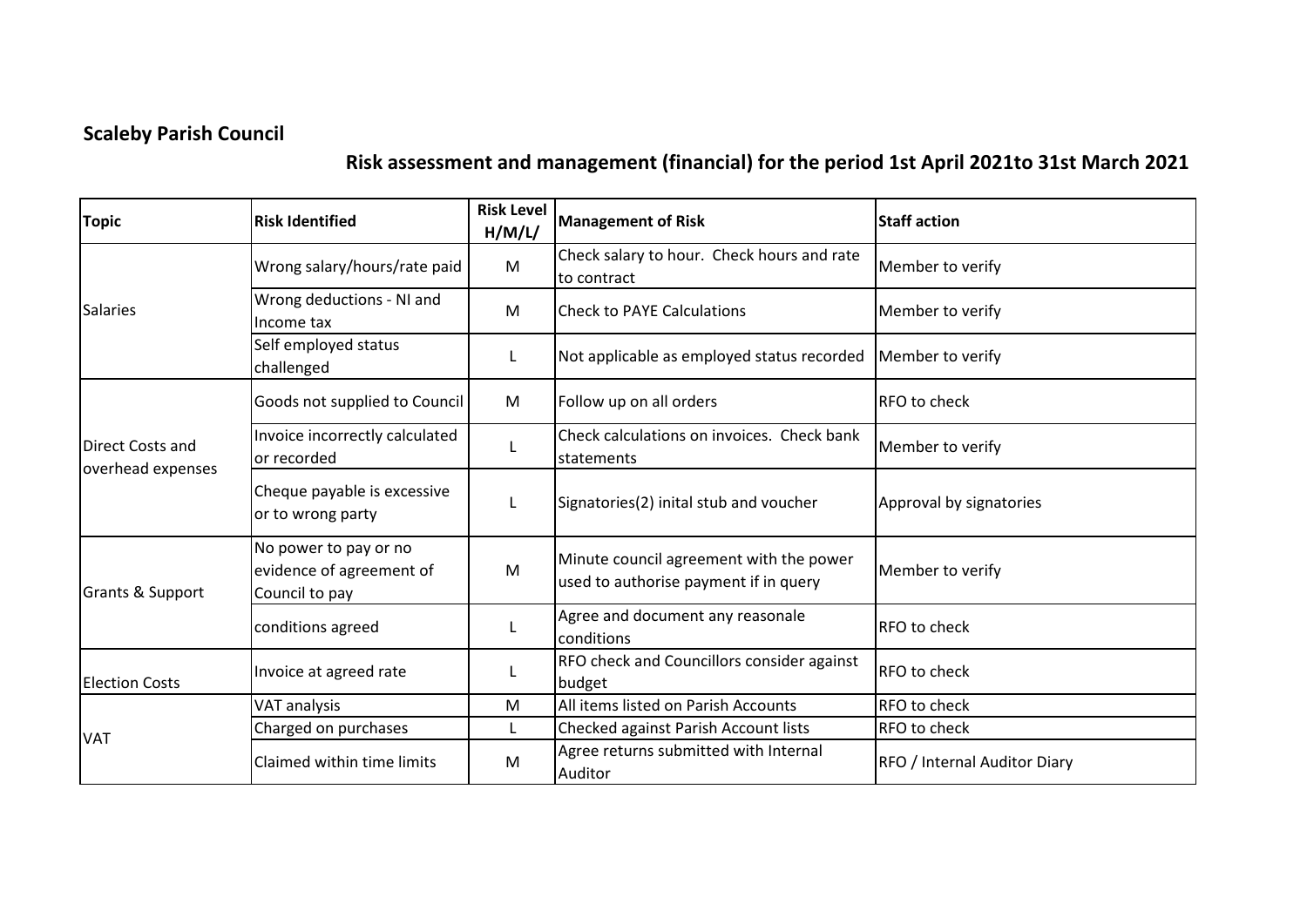# **Risk assessment and management (financial) for the period 1st April 2021 to 31st March 2022**

| <b>Topic</b>             | <b>Risk Identified</b>                                                     | <b>Risk Level</b><br>H/M/L/ | <b>Management of Risk</b>                                                                                              | <b>Staff action</b>                         |  |  |  |
|--------------------------|----------------------------------------------------------------------------|-----------------------------|------------------------------------------------------------------------------------------------------------------------|---------------------------------------------|--|--|--|
| Reserves - General       | Adequacy                                                                   |                             | Consider at Budget setting                                                                                             | Parish Cllrs. RFO & Internal Auditor review |  |  |  |
| Reserves - Earmarked     | Adequacy                                                                   | L                           | Consider at Budget setting and Annual Parish<br>Meeting                                                                | Parish Cllrs. RFO review                    |  |  |  |
|                          | Unidentified Earmarked or<br>Contingent liability                          | L                           | <b>Review Minutes</b>                                                                                                  | Parish Cllrs, RFO review                    |  |  |  |
|                          | Loss, Damage etc                                                           | M                           | Annual inspection, update insurance and<br>assets register, if necessary                                               | <b>Diary</b>                                |  |  |  |
| Assets                   | risk of damage to third party<br>property or individuals                   | M                           | Review annually Public Liability Insurance                                                                             | Diary                                       |  |  |  |
| <b>Staff</b>             | Loss of key personnel (Clerk)                                              | L                           | Hours, health, stress, training, long term<br>sickness, early departure - risk monitored<br>and managed as appropriate | Parish Cllrs, RFO review                    |  |  |  |
|                          | Fraud by staff                                                             | L                           | Monitored between the Clerk/RFO, Internal<br><b>Auditor and Chairperson</b>                                            | Parish Cllrs, RFO review                    |  |  |  |
| Loss                     | Consequential loss due to<br>critical damage or third party<br>performance | L                           | Review adequacy of Insurance cover                                                                                     | Diary                                       |  |  |  |
| Maintenance              | Reduced value of assets or<br>amenities - loss of income or<br>performance | M                           | Annual maintenance inspection                                                                                          | Diary                                       |  |  |  |
| Legal Powers             | Illegal activity or payment                                                | M                           | Educate Council as to thir legal powers                                                                                | Diary                                       |  |  |  |
| <b>Financial Records</b> | Inadequate records                                                         | L                           | Cler/RFO and internal auditor regularly check<br>and review                                                            | Diary                                       |  |  |  |
| <b>Minutes</b>           | Accurate and legal                                                         | L                           | Reviewed at following meeting                                                                                          | Diary                                       |  |  |  |
| <b>Members Interests</b> | Conflict of interest                                                       | M                           | Declarations of interest to be documented.<br>signed, minuted and files and any conflict                               | Diary                                       |  |  |  |